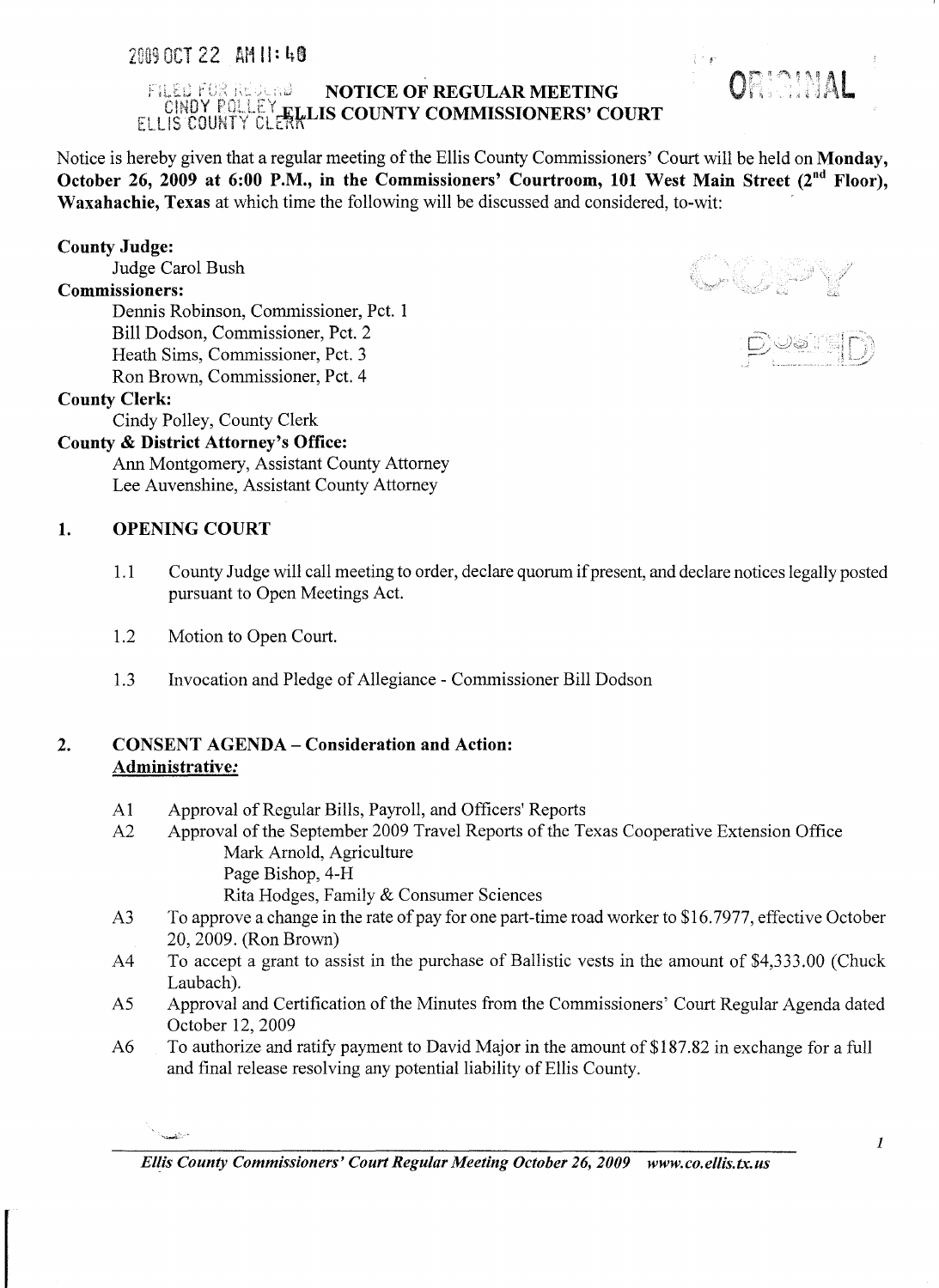## **Financial:**

- F1 From 042-0942-40087 Forfeiture, 042-0942-30302 Fund Balance to 042-0942-50811 Auto Purchase - Johnny Brown, Sheriff
- F2 From 001-0060-50808 Gas to 001-0060-50873 Maint/Rps Office Delton Ake, Dept of Development

## **3. ADMINISTRATIVE**

- 3.1 Presentation on the 2009 Employee Health Fair. Diana Buckley, Human Services
- 3.2 Consideration and action to establish the Ellis County Local Data Advisory Board per the Code of Criminal Procedure Chapter 60.10, amended by the 81<sup>st</sup> Texas Legislature. Said board to include the county sheriff or designee (Johnny Brown), an attorney who represents the state in district court (Patrick Wilson), an attorney who represents the state in county court (Kie Watkins), the county clerk or designee (Cindy Polley), the district clerk or designee (Melanie Reed), the police chief of the municipality with the greatest population in the county (Chief Edge/W axahachie), a representative of the county's data services department (Teral Crawford) and a representative of the county's contracted data services company (LGS: Sandy Randall or Ed Hazeldean). The initial meeting will be set following a training that the District Clerk will attend on October 28,2009. At the initial meeting the Board shall organize by choosing a Presiding Officer to preside at every meeting and a Secretary to keep the minutes. The District Clerk shall be the permanent custodian of the Records of the Board. This board will make recommendations and establish a data reporting and improvement plan to be submitted to the Department of Public Safety no later than June 1,2010. Melanie Reed, District Clerk
- 3.3 Consideration and action to allow J & K Excavation to blade and adequately maintain approximately 1,000 feet of Sandtown Road immediately south of Hwy. 34 during the commencement and operation of a wash plant by  $J & K$  Excavation located on Sandtown Road. Said authority is subject to revocation by Ellis County
	- Bill Dodson, Commissioner, Pct. 2
- 3.4 Discussion on 9-1-1 Address Display format standards as described in HB 2665. (81<sup>st</sup> Legislative Session: House Bill 2665 amends the Transportation Code to authorize the commissioners court of a county to adopt and impose standards and specifications for the design and installation of address number signs to identify properties located in its unincorporated areas. The bill also makes it a Class C misdemeanor to fail or refuse to comply with the adopted county order.)
	- Bill Dodson, Commissioner, Pct. 2
- 3.5 Consideration and action to authorize the County Judge to execute an interlocal agreement between Ellis, Johnson, Hill and Somervell Counties and the Prairielands Groundwater Conservation District wherein said counties agree to loan monies to the District for the maintenance and operation of the District on a short-term basis, said monies to be repaid by the District to the counties once the District has its own source and stream of revenue pursuant to the provisions of Texas Water Code, Chapter 36, and Senate Bill 726, Acts of the 81<sup>st</sup> Texas Legislature, Regular Session, 2009. Lee Auvenshine, Assistant County and District Attorney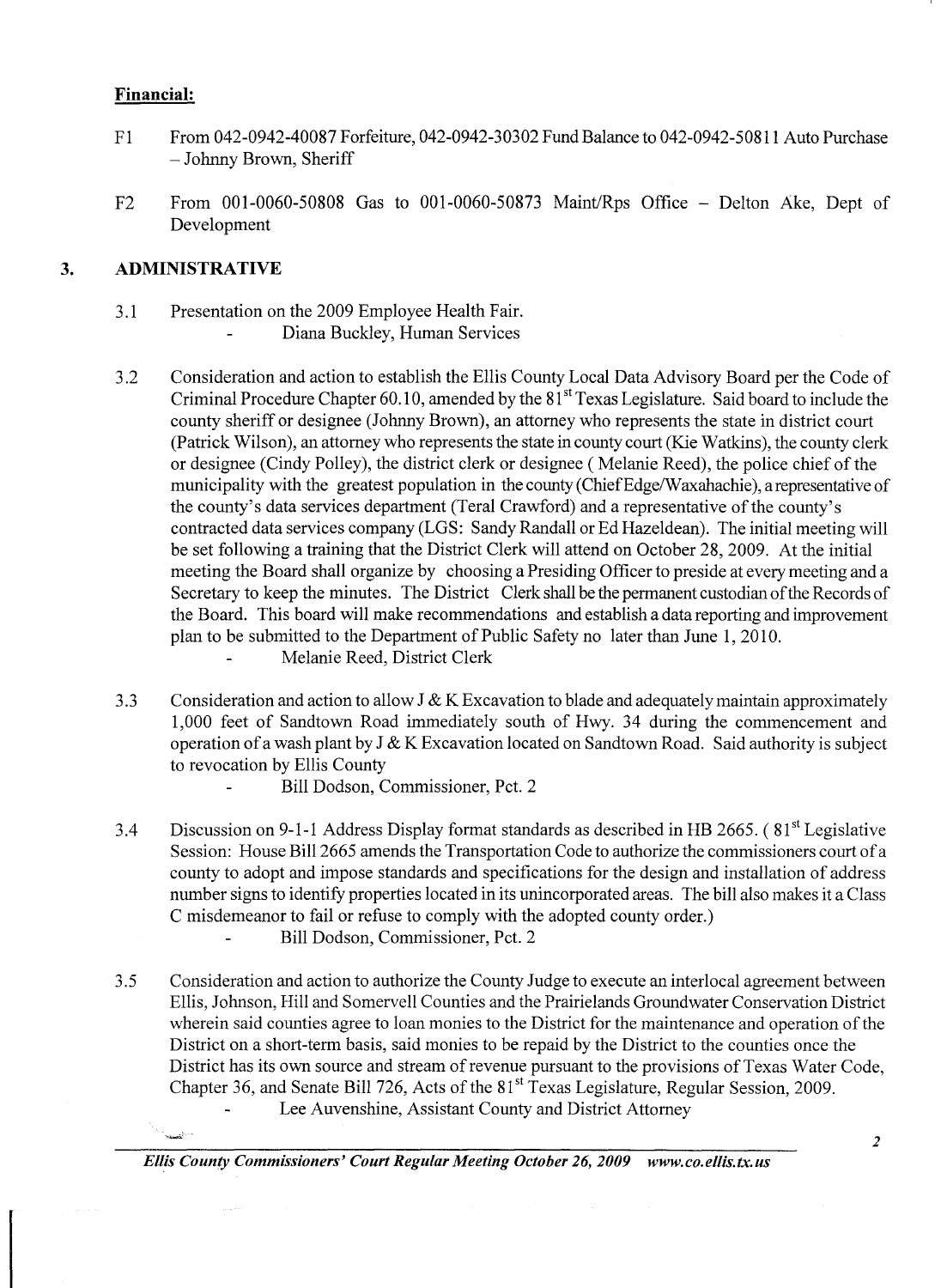## 4. PURCHASING Consideration and action regarding the following presented by Richard Denniston, Purchasing Agent:

- 4.1 To approve the purchase of five (5) new Auto Mark Voting Machines (includes scanner, table, pc card and ink cartridge), and the purchase of five  $(5)$  new M-100 Precinct Counters (includes scanner, steel ballot box, pc card and paper roll). Purchase is for the Elections Department and will cost \$27,000 for the Voting Machines and \$21,250 for the Counters (Total order = \$48,250) plus freight). Purchase will be made through Elections Systems and Software Company and funds for this purchase will be provided by HAVA.
- 4.2 Pursuant to Local Government Code Section 263.151(2), to declare 6,000 rounds of 9mm ammunition and 3,500 rounds of 45acp ammunition as surplus and pursuant to Section 263.152(2) to offer these rounds as trade-in through Bulot Company LLC for new property of the same general type in the best interest of the county. This surplus ammunition is designed for training use and will be resold to Cedar Valley College Police Academy.

## 5. RECESS TO CONVENE TO EXECUTIVE SESSION

## 6. EXECUTIVE SESSION

"The Commissioners' Court of Ellis County reserves the right to adjourn into Executive Session at any time during the course of this meeting to discuss any of the matters listed in this agenda, in the order deemed appropriate, as authorized by Texas Government Code §551.071 or §551.072 or to seek the advice of its attorney and/or other attorneys representing Ellis County on any matter in which the duty of the attorney to the Commissioners' Court under the Texas Disciplinary Rules of Professional Conduct of the State Bar of Texas clearly conflicts with Texas Government Code Chapter 551 or as otherwise may be permitted under §551.071 or §551.072."

6.1 Pursuant to Section 551.072 of the Government Code, consultation with counsel regarding the possible sale or lease of real property "if deliberation in an open meeting would have a detrimental effect on the position of the governmental body in negotiations with a third person".

## 7. ADJOURNMENT OF EXECUTIVE SESSION

## 8. ADJOURNMENT

Signed this the  $\frac{3}{2}$  day of October, 2009.

Ellis County Judge

*Ellis County Commissioners' Court Regular Meeting October* 26, *2009 www.co.ellis.tx.us*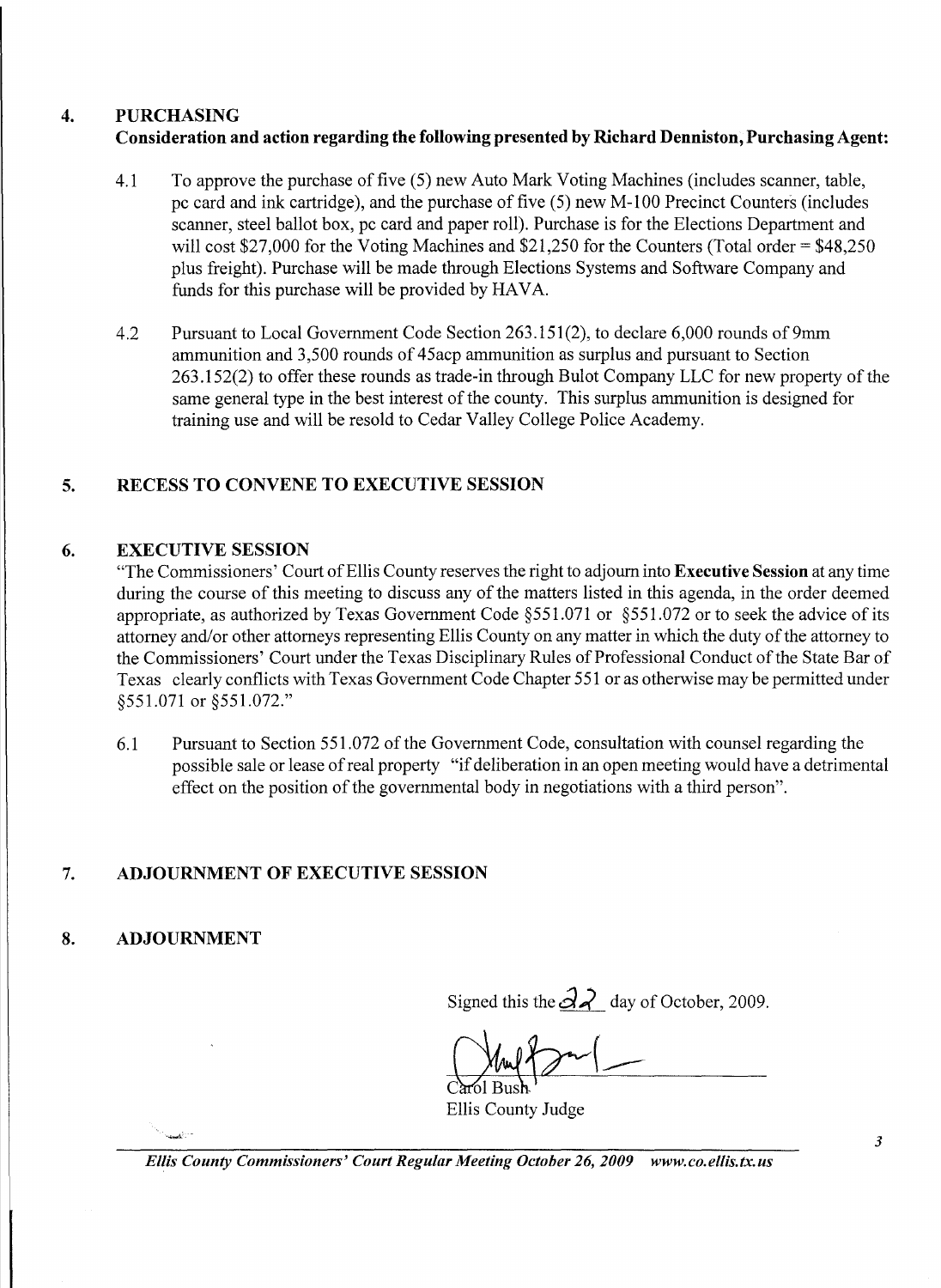I, the undersigned, County Clerk of the Ellis County Commissioners Court do hereby certify that the above Notice of Regular Meeting of the Ellis County Commissioners Court is a true and correct copy of said Notice, that I received said Notice, and it was posted at the doors of the Ellis County Courthouse, a place readily accessible to the general public at all times on the  $\frac{22}{\cancel{2}}$ <br>day of October, 2009, at (1, 4 O (a,m)/p,m. day of October, 2009, at  $\frac{1}{4}$  :  $\frac{1}{4}$   $\frac{1}{6}$ 

Cindy Polley, County Clerk \_  $\n \frac{\partial u}{\partial y}$   $\frac{\partial u}{\partial y}$ Val. the ligs

The Commissioners Court reserves the right to consider and take action on the above agenda items in any particular order. Anyone wishing to address the Commissioners Court concerning a posted agenda item must make a formal request by presenting a "Participation Form" to the County Clerk at least 10 minutes prior to the beginning of the meeting.

If you or your representative, have a disability that requires special arrangements and you plan to attend this public meeting, please contact the County Judge's Office at (972) 825-5011 within 72 hours of the meeting. Reasonable accommodations will be made to meet your needs at the *meeting.* 

*Ellis County Commissioners' Court Regular Meeting October* 26, *2009 www.co.ellis.tx.us* 

4